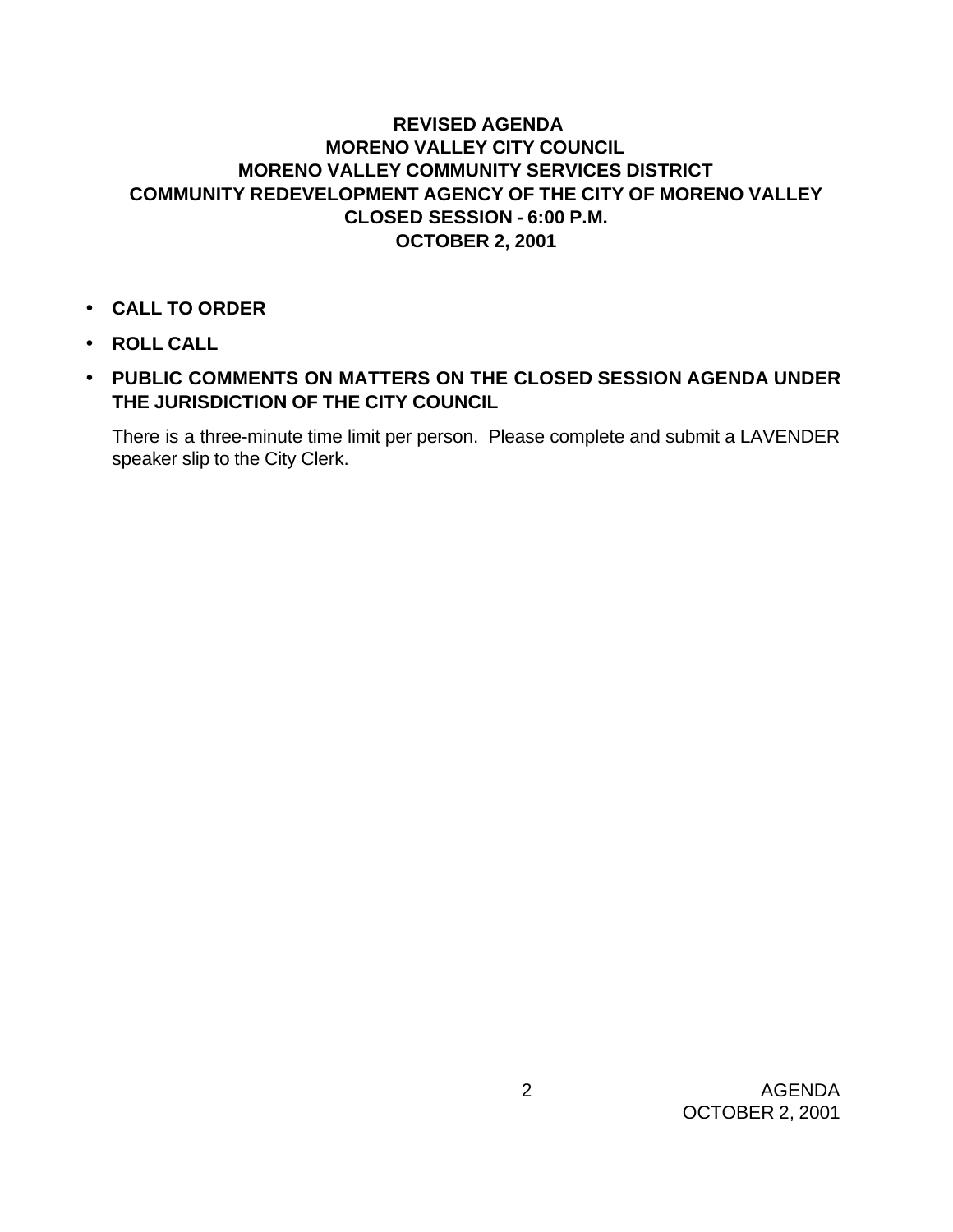## **CLOSED SESSION**

A Closed Session of the City Council of the City of Moreno Valley will be held in the Finance Conference Room, Second Floor, City Hall. The City Council will meet in Closed Session to confer with its legal counsel regarding the following matter(s) and any additional matter(s) publicly and orally announced by the City Attorney in the Council Chamber at the time of convening the Closed Session. The Closed Session will be held pursuant to Government Code:

1) SECTION 54956.9(a) - CONFERENCE WITH LEGAL COUNSEL - EXISTING **LITIGATION** 

| Case:           | John Russo v. City of Moreno Valley                                                                                                                                                                                                                                                                |
|-----------------|----------------------------------------------------------------------------------------------------------------------------------------------------------------------------------------------------------------------------------------------------------------------------------------------------|
| Court:          | State of California Worker's Compensation Appeals Board                                                                                                                                                                                                                                            |
| Case No.:       | SBR 0269525, SBR 0269526, SBR 0270628                                                                                                                                                                                                                                                              |
| Case:           | Adelphia Communications Corporation, and Century-TCI<br>California, L.P. a Delaware Limited Partnership                                                                                                                                                                                            |
| Court:          | <b>U.S. District Court</b>                                                                                                                                                                                                                                                                         |
| Case No.:       | EDCV 01-0181 VAP(SGLx)                                                                                                                                                                                                                                                                             |
| Case:<br>Court: | City of Corona v. All Persons Interested in the Matter of the<br>Validity of the Continuous Operating Covenant Agreement<br>Dated November 15, 2000, By and Between the City of Corona,<br>A California Municipal Corporation and Robertson's Ready<br>Mix, LTD., a California Limited Partnership |
| Case No.:       | <b>Riverside Superior Court</b><br>RSC 351283                                                                                                                                                                                                                                                      |
| Case:           | City of Moreno Valley v. David Lerma                                                                                                                                                                                                                                                               |
| Court:          | <b>Riverside Superior Court</b>                                                                                                                                                                                                                                                                    |
| Case No.:       | <b>RIC 346259</b>                                                                                                                                                                                                                                                                                  |
| Case:           | Annita & Ernesto Therrien v. City of Moreno Valley                                                                                                                                                                                                                                                 |
| Court:          | <b>Riverside Superior Court</b>                                                                                                                                                                                                                                                                    |
| Case No.:       | RIC 346157                                                                                                                                                                                                                                                                                         |
| Case:           | Todd Pikup v. City of Moreno Valley                                                                                                                                                                                                                                                                |
| Court:          | <b>Riverside Superior Court</b>                                                                                                                                                                                                                                                                    |
| Case No.:       | <b>RIC 356635</b>                                                                                                                                                                                                                                                                                  |
| Case:           | Elmina Callender v. City of Moreno Valley, et. al.                                                                                                                                                                                                                                                 |
| Court:          | <b>United States District Court</b>                                                                                                                                                                                                                                                                |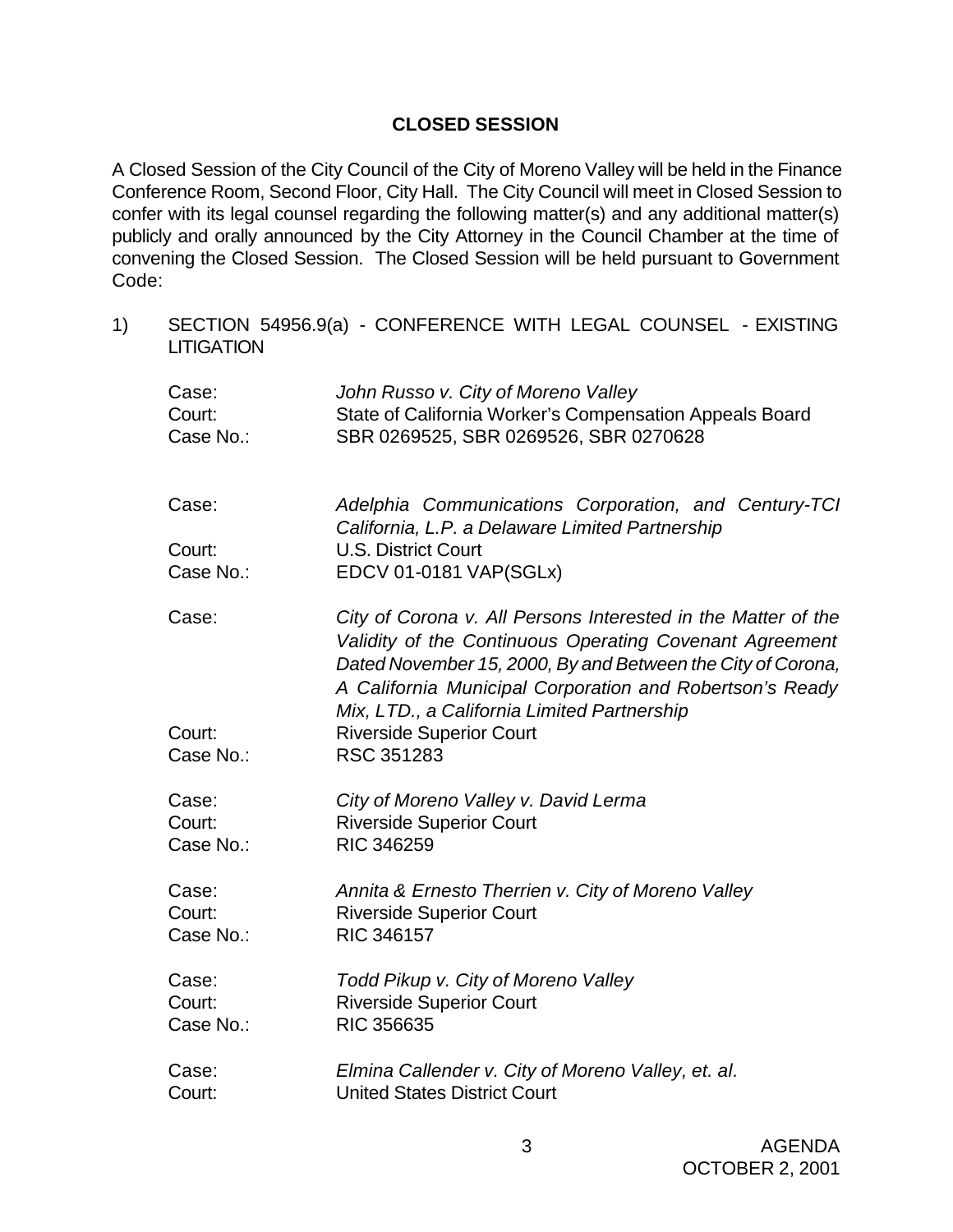|    | Case No.:                                              | EDCV 01-0310 VAP (SGLx)                                                                                                                                                                                                           |
|----|--------------------------------------------------------|-----------------------------------------------------------------------------------------------------------------------------------------------------------------------------------------------------------------------------------|
|    | Case:<br>Court:<br>Case No.:                           | Ignacio Barajas v. City of Moreno Valley<br><b>Riverside Superior Court</b><br>357615                                                                                                                                             |
|    | Case:<br>Court:<br>Case No.:                           | Sabrina Sinclair v. Chi-Fang Wang, Yueh Feng Wang,<br>Individually and DBA Richland Investment, Inc., City of Moreno<br>Valley, County of Riverside, Does I through 25 Inclusive<br><b>Riverside Superior Court</b><br>RIC 362365 |
|    | Case:<br>Court:<br>Case No.:                           | Gloria Benavides v. City of Moreno Valley<br><b>Riverside Superior Court</b><br>RIC 362646                                                                                                                                        |
|    | Case:<br>Court:<br>Case No.:                           | Timothy Shirk, et. al, v. City of Moreno Valley<br><b>Riverside Superior Court</b><br>263542                                                                                                                                      |
|    | Case:<br>Court:<br>Case No.:                           | Efrain Garcia v. City of Moreno Valley<br>U. S. District Court<br>EDCV 99-0130 RT (VAPx)                                                                                                                                          |
|    | Case:<br>Court:<br>Case No.:                           | Sandra Siu and Richard Siu v. City of Moreno Valley<br><b>Riverside Superior Court</b><br>323329                                                                                                                                  |
|    | Case:<br>Court:<br>Case No.:                           | Zenith Insurance Company v. City of Moreno Valley<br><b>Riverside Superior Court</b><br>329892                                                                                                                                    |
|    | Case:<br>Court:<br>Case No.:                           | Edmonson v. City of Moreno Valley, et. al.<br><b>Riverside Superior Court</b><br>331247                                                                                                                                           |
| 2) | CONFERENCE WITH LEGAL COUNSEL - ANTICIPATED LITIGATION |                                                                                                                                                                                                                                   |

- a) SECTION 54956.9(b)(1) Significant exposure to litigation Number of Cases: 3
- b) SECTION 54956.9(c) Initiation of litigation: -0-
- 3) SECTION 54957.6 –LABOR NEGOTIATIONS